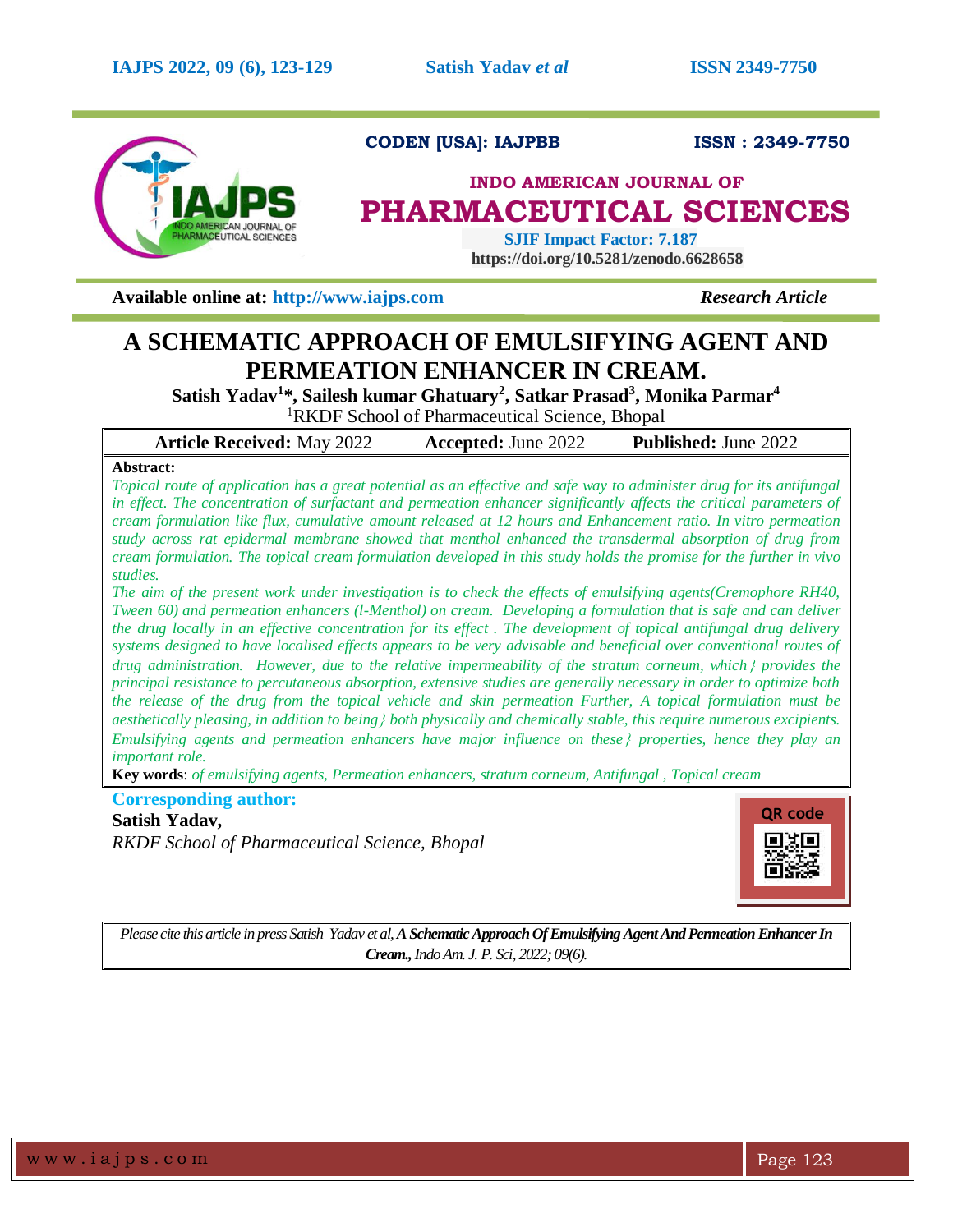## **INTRODUCTION:**

Creams are widely used in the cosmetic and pharmaceutical fields for the topical administration of hydrophilic and lipophilic active ingredients. There exist different types of emulsions, e.g. water-in-oil, oil-in-water, water-in-oil-in-water and oil-in-waterin-oil. Furthermore, emulsions are thermodynamically unstable and necessitate an emulsifier for the formation and stabilisation. Both, the type of emulsion and emulsifier could affect dermal and transdermal delivery, which has been reviewed in this chapter. Due to the complexity of topical emulsions and consequently the difficulty to investigate the exclusive effect of emulsifiers and emulsion type on skin absorption, as other emulsion ingredients may also contribute to interactions with the active ingredient and the skin, this chapter aimed at focusing mainly on studies with a systematic approach. For example, studies were included that investigated emulsions with the same composition and only differed in the emulsifier component or emulsion type. The review demonstrated that the type of emulsion significantly affected the dermal and transdermal delivery. In general, skin penetration of hydrophilic active ingredients was enhanced when the active was incorporated into the continuous phase of the emulsion. Furthermore, multiple o/w/o emulsions, in comparison to simple w/o emulsions, reduced the transdermal delivery of lipophilic active ingredients, whereas the dermal delivery was increased. Therefore, multiple emulsions could be useful for prolonged topical delivery. It was also demonstrated that the effect of the emulsifiers on dermal and transdermal delivery could vary, depending on the structure and physicochemical properties of the emulsifier/emulsifier system, such as the hydrophilic chain length, hydrophilic-lipophilic

balance (HLB) value, emulsifier charge or solid particles vs. surfactant.

Creams are semisolid dosage forms that contain one or more drug substances dissolved or dispersed in a suitable base. This term traditionally has been applied to semisolids that possess a relatively soft, spreadable consistency formulated as either water-in-oil or oilinwater emulsions. However, more recently the term has been restricted to products consisting of oilinwater emulsions or aqueous microcrystalline dispersions of long-chain fatty acids or alcohols that are water washable and more cosmetically and aesthetically acceptable Creams consist of medicaments dissolved or suspended in water removable or emollient bases. Creams are classified as water‐in‐oil or oil‐ in water therefore, combining immiscible compounds is possible by mechanical agitation or heat. The wet gum, dry gum, bottle, ad beaker methods are employed. More recently, the term has been restricted to products consisting of oil‐in‐water emulsions or aqueous microcrystalline dispersions of long chain fatty acids or alcohols that are water washable and more cosmetically and aesthetically acceptable Types: Most commonly available creams classified on the basis of their function. • Cleansing & cold cream or lotion • Vanishing & Foundation cream • Night & massage cream. Hand & body cream • All purpose cream • Moisturizing cream

Physiology of the skin: The skin has several layers. The over laying outer layer is called epidermis; the layer bellow epidermis is called dermis. The dermis contains a network of blood vessels, hair follicle, sweat gland &sebaceous gland. Beneath the dermis is subcutaneous fatty tissues .Bulbs of hair project into these fatty tissues.



Fig.1.1: Cross section of Human skin The layers of epidermis are: 1. Stratum germinativum (growing layer) 2. Malpighion layer (pigment layer) 3. Stratum spimnosum (granular layer) 4. Stratum lucidum 5. Stratum corneum (horny layer). Epidermis The

epidermis, the outermost part of the skin, is a continually renewing, stratified, squamous epithelium. It varies in thickness from around 0.06 mm on the eyelids to around 0.8 mm on the loadbearing areas of the skin.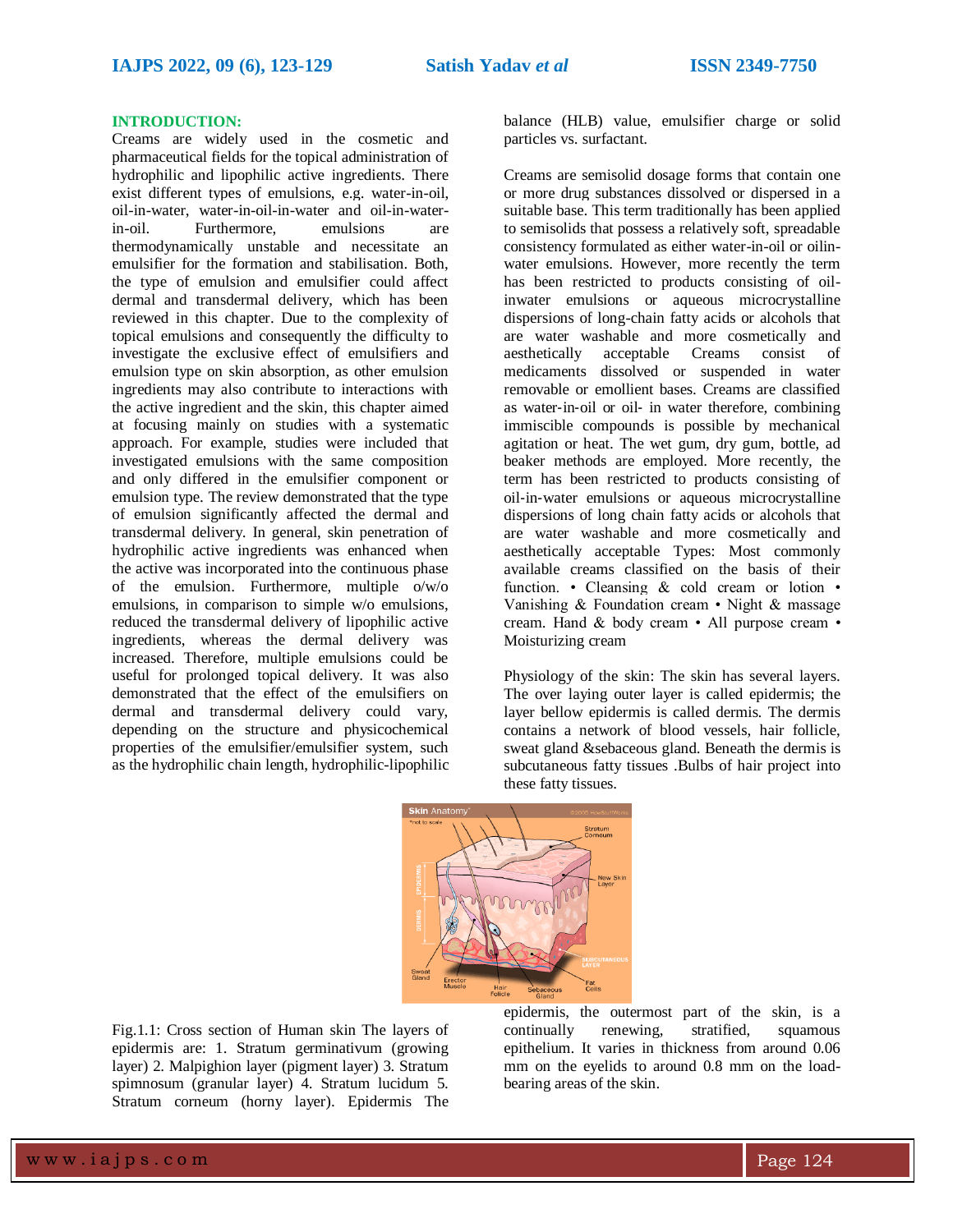## **Formulation Development:**

### Preparation of Cream :

Preparation of cream was done by emulsifying procedure in which at the same temperature of lipophilic phase and aqueous phase was thoroughly mixed. In the separate vessel lipophilic phase and aqueous phase was prepared. For the lipophilic phase, lipophilic ingredients, Cetyl alcohol, IPM, Cremophore RH40 was melted in a porcelain dish at 65-75oC. For the aqueous phase, hydrophilic ingredient, water, Tween 60 and drug was mixed and heat at temperature of 65-70oC. After melting the lipophilic ingredient, heating was stopped, aqueous phase added slowly and mixed properly. After completion of addition of all ingredients the homogeneous mixing for 10-15 minute with effective cooling was done to achieve better cream formulation.

## **Full Factorial Design:**

It is desirable to develop an acceptable pharmaceutical formulation in shortest possible time using minimum number of man hours and raw

materials. Designing drug delivery formulations with the minimum number of trials is very crucial for pharmaceutical scientists (Hamed and Sakr, 2001). Traditionally pharmaceutical formulations after developed by changing one variable at a time approach. The method is time consuming in nature and requires a lot of imaginative efforts. Moreover, it may be difficult to develop an ideal formulation using this classical technique since the joint effects of independent variables are not considered. It is therefore very essential to understand the complexity of pharmaceutical formulations by using established statistical tools such as factorial design. In addition to the art of formulation, the technique of factorial design is an effective method of indicating the relative significance of a number of variables and their interactions (Li et al., 2005). The number of experiments required for these studies is dependent on the number of independent variables selected. The response (Yi) is measured for each trial.

## $Y = b0 + b1X1 + b2X2 + b12X1X2 + b11X12 b22X22$

| <b>Batch</b>   | X <sub>1</sub> (concentration of | X <sub>2</sub> (concentration of |
|----------------|----------------------------------|----------------------------------|
| N <sub>0</sub> | <b>Cremophore RH 40)</b>         | Tween 60)                        |
| F1             | $-1$                             | $-1$                             |
| F2             | $-1$                             | $\mathbf{0}$                     |
| F3             | $-1$                             | $\mathbf{1}$                     |
| F4             | $\boldsymbol{0}$                 | $-1$                             |
| F <sub>5</sub> | $\boldsymbol{0}$                 | $\mathbf{0}$                     |
| F <sub>6</sub> | $\boldsymbol{0}$                 | $\mathbf{1}$                     |
| F7             | 1                                | $-1$                             |
| ${\rm F}8$     | 1                                | $\mathbf{0}$                     |
| F <sub>9</sub> | $\mathbf{1}$                     | 1                                |

#### **Table 1: Full Factorial Design Layout**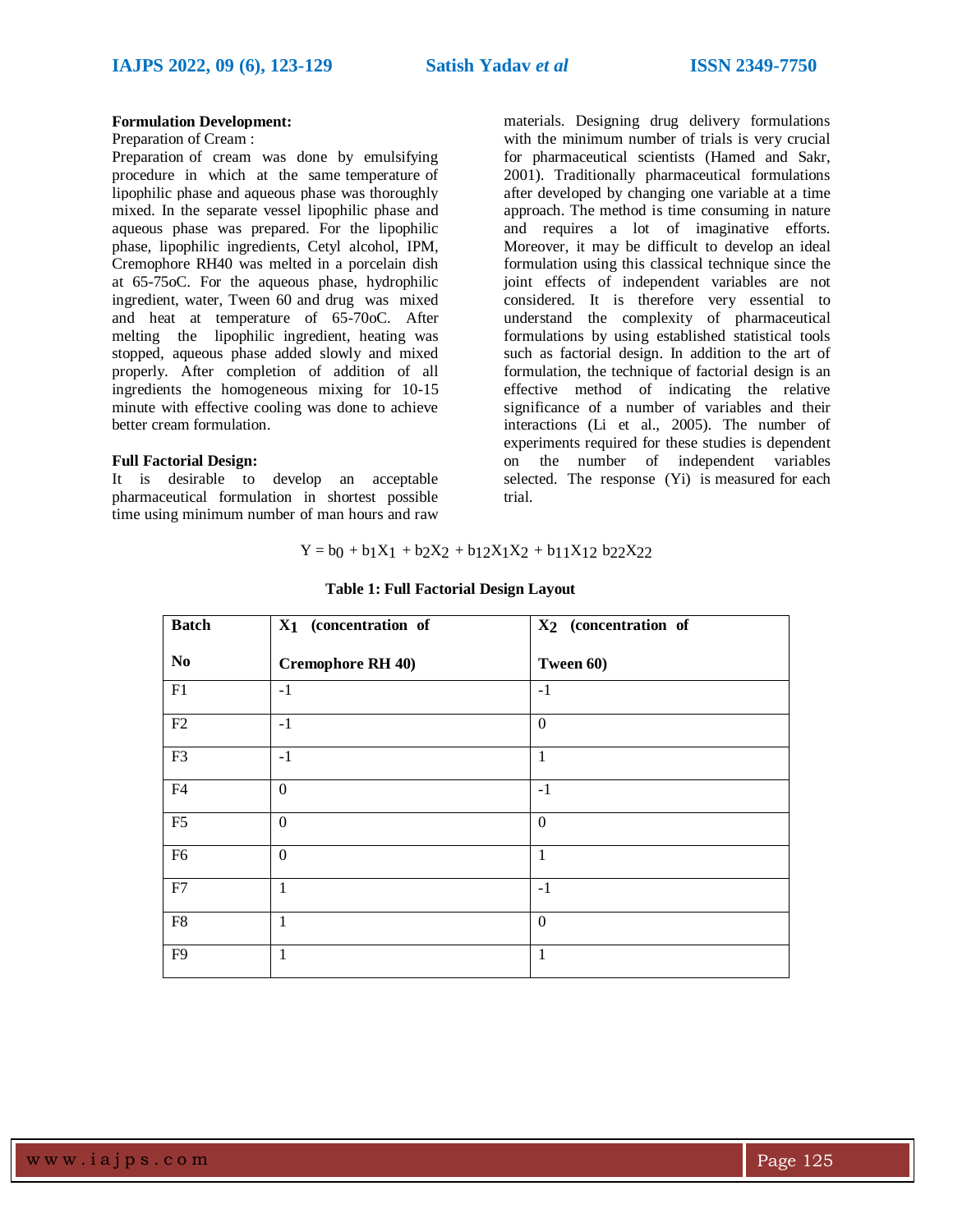# **Table 2: Coded Values for % Concentration of Cremophore RH40 (X1) and**

| Coded<br>value | % Concentration<br>- of<br>Cremophore RH $40(X_1)$ | % Concentration of<br>Tween $80(X_2)$ |
|----------------|----------------------------------------------------|---------------------------------------|
| - 1            | 2.5                                                |                                       |
|                |                                                    | າ 5                                   |
|                | 75.                                                |                                       |

# **Tween 80 (X2)**

|  | Table 3: Formulations Using $3^2$ Full Factorial Design (%w/w) |  |
|--|----------------------------------------------------------------|--|
|--|----------------------------------------------------------------|--|

| <b>Batch no</b>                | F1  | F2  | F3          | F <sub>4</sub> | F5  | F <sub>6</sub> | F7  | F8  | F9  |
|--------------------------------|-----|-----|-------------|----------------|-----|----------------|-----|-----|-----|
| Drug                           |     |     |             |                |     |                |     |     |     |
| Carbopol<br>940                | 1   |     | $\mathbf 1$ | T              | -1  | 1              |     | 1   |     |
| <b>IPM</b><br>Cetyl<br>alcohol | 2.5 | 2.5 | 2.5         | 5              | 5   | 5              | 7.5 | 7.5 | 7.5 |
| Tween 60                       | 1   | 2.5 | 5           | 1              | 2.5 | 5              |     | 2.5 | 5   |

RH40 alcohol **\* All the Quantity is in percentage**

**Evaluation of Cream:**

| <b>Batch No</b>                     | pH             | <b>Viscosity</b>    | <b>Spredability</b> | <b>Extrudability</b> | Drug content     |
|-------------------------------------|----------------|---------------------|---------------------|----------------------|------------------|
|                                     |                | $(cps \times 10^3)$ | (gm.cm/sec)         | $($ %)               | $(\%)$           |
| F1                                  | $5.22+0.1$     | $683 \pm 4.24$      | $13.23 \pm 1.13$    | $92.33 \pm 0.45$     | $99.05 \pm 0.20$ |
| F <sub>2</sub>                      | $5.40 \pm 0.2$ | $692 \pm 5.30$      | $12.6 \pm 0.63$     | $93.20 \pm 1.23$     | $98.4 \pm 0.45$  |
| F3                                  | $5.48 + 0.3$   | $714 + 3.45$        | $13.64 \pm 1.02$    | $93.31 \pm 0.89$     | $99.6 \pm 0.24$  |
| F <sub>4</sub>                      | $5.37 \pm 0.1$ | $710+5.56$          | $11.74 \pm 1.64$    | $94.27 \pm 0.32$     | $99.34 \pm 0.67$ |
| F5                                  | $5.41 \pm 0.2$ | $725 \pm 7.30$      | $12.59 \pm 0.80$    | $91.61 \pm 0.80$     | $98.23 \pm 0.30$ |
| F <sub>6</sub>                      | $5.67+0.4$     | $697+2.33$          | $13.64 \pm 1.03$    | $93.56 \pm 0.72$     | $99.07 \pm 0.80$ |
| F7                                  | $5.89 \pm 0.2$ | $707+1.77$          | $11.6 \pm 0.85$     | $93.31 \pm 1.12$     | $100.6 \pm 0.34$ |
| F8                                  | $5.32+0.1$     | $695+8.90$          | $13.80 \pm 0.30$    | $92.57 \pm 0.39$     | $98.35 \pm 0.50$ |
| F9                                  | $5.45+0.2$     | $715 \pm 3.40$      | $13.50+0.45$        | $91.90 \pm 1.10$     | $100.2 \pm 0.98$ |
| <b>Market</b><br><b>Formulation</b> | $5.35 \pm 0.1$ | $687+8.90$          | $12.85 \pm 0.30$    | $93.68 \pm 0.39$     | $99.95 \pm 0.10$ |

# **Table 4 Physical characterization of cream formulation F1 to F9.**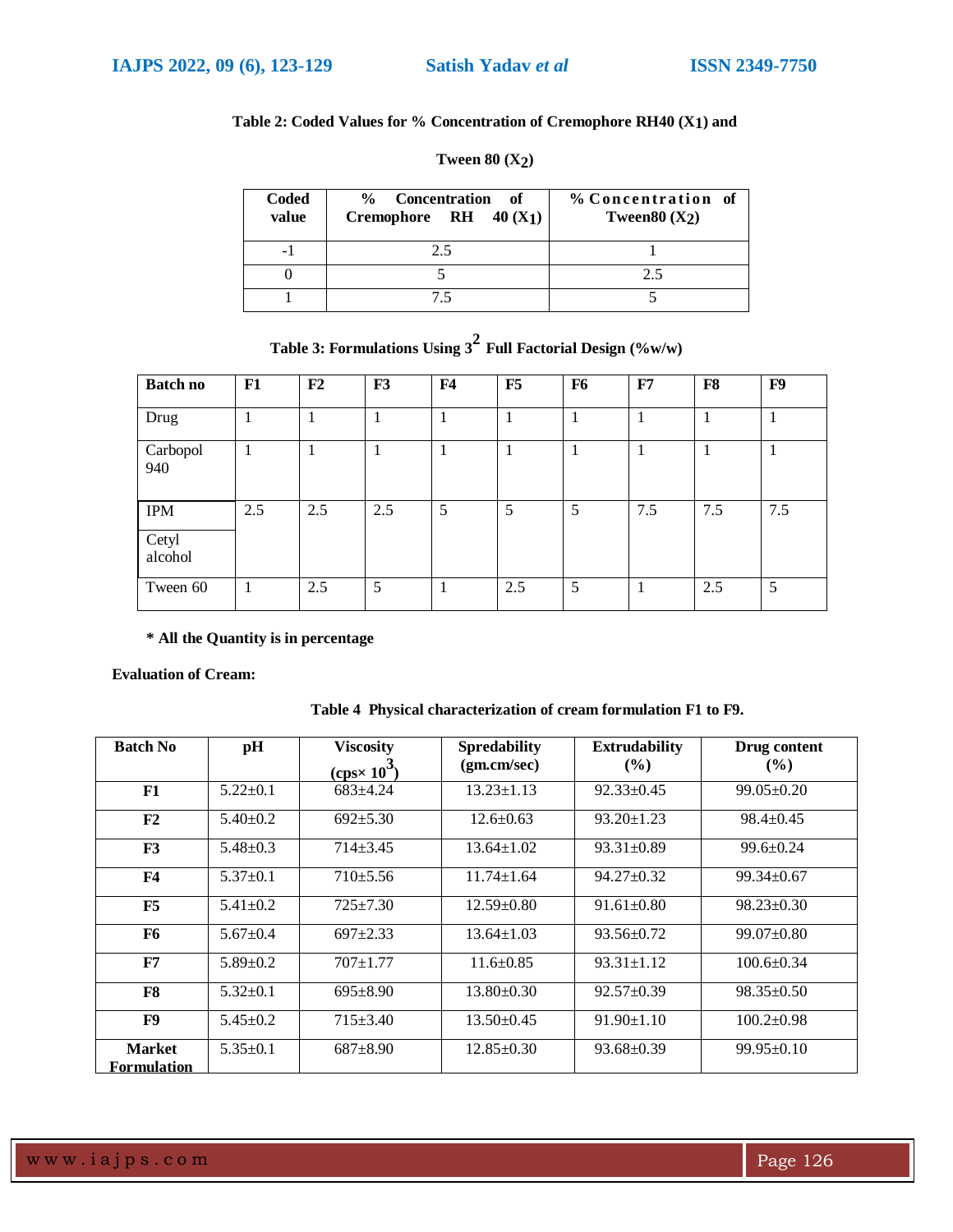## **A.pH measurements:**

The pH of the cream formulations was in the range of 5.22+0.1 to 5.89+ 0.2 (Table 1.3) which lies in the normal pH range of the skin and would not produce any skin irritation. There was no significant change in pH values as a function of time for all formulations.

## **B. Viscosity measurements:**

The data on viscosity study indicated that with constant concentration of the Cremophore RH40, increase in concentration of the Tween 60 viscosity of formulation was also increased. and with constant concentration of the Tween 60 increase in concentration of the Cremophore RH40 viscosity of formulation was also increased. So with both the emulsifying agents viscosity was found to be increased with increase in concentration. (Table 1.3)

## **C. Spreadability measurements:**

Spreadability of cream was evaluated to test the ease of applicability of creams on skin The spreadability of the formulation was between 11.6±0.85 to 13.80±0.30 gm.cm/sec which showed good spredability(Table 1.3) and it was found to be comparable with the spredability of marketed product .

## **D. Determination of Extrudability**:

Extrudability of cream was evaluated to measure the forces to extrude the material from a tube. Since the packing of creams have gained a considerable importance in delivery of desired quantity of cream from jar of extrusion of cream collapsible tube, therefore measurement of extrudability becomes an important criteria for creams. The exrtudability of

the formulation was between  $91.61 \pm 0.80$  to 94.27 $\pm$ 0.32 % (Table 7.3) which was found to be comparable with the marketed product .

## **E. Drug content:**

The drug content of the cream preperation was found to be uniform among various formulations prepared and was found to range from 98.23±0.30% to 100.6±0.34 %. The drug content determination also showed that the all the formulations pass the acceptable drug content limit(Table 1.3)

## **F. Kinetic modelling and mechanism of drug release study:**

Drug release is the process by which a drug leaves a drug product and is subjected to absorption, distribution, metabolism, and excretion (ADME), eventually becoming available for pharmacological action. Drug release is described in several ways. There are several models to represent the drug dissolution profiles where ft is a function of t (time) related to the amount of drug dissolved from the pharmaceutical dosage system. The quantitative interpretation of the values obtained in the dissolution assay is facilitated by the usage of a generic equation that mathematically translates the dissolution curve in the function of some other parameters related with the pharmaceutical dosage forms. For this kinetic modeling and study of mechanism of drug release was done.The release constant was calculated from the slope of the appropriate plots, and the regression coefficient  $(R<sup>2</sup>)$  was determined. The result of model fitting is

shown in table1.4 given below:

| <b>Formulation</b> | Zero<br>order<br>kinetics | <b>First</b><br>order<br>kinetics | <b>Higuchi</b><br>model | Korsmeyer-<br>Peppas model | n (release<br>exponent) |
|--------------------|---------------------------|-----------------------------------|-------------------------|----------------------------|-------------------------|
| F <sub>1</sub>     | 0.995                     | 0.993                             | 0.880                   | 0.966                      | 0.460                   |
| F2                 | 0.995                     | 0.991                             | 0.883                   | 0.977                      | 0.471                   |
| F <sub>3</sub>     | 0.997                     | 0.994                             | 0.881                   | 0.973                      | 0.487                   |
| F4                 | 0.999                     | 0.996                             | 0.897                   | 0.977                      | 0.498                   |
| F <sub>5</sub>     | 0.996                     | 0.990                             | 0.879                   | 0.985                      | 0.511                   |
| F <sub>6</sub>     | 0.984                     | 0.972                             | 0.878                   | 0.999                      | 0.516                   |
| F7                 | 0.989                     | 0.978                             | 0.882                   | 0.997                      | 0.516                   |
| F8                 | 0.993                     | 0.983                             | 0.882                   | 0.995                      | 0.534                   |
| F <sub>9</sub>     | 0.996                     | 0.989                             | 0.884                   | 0.997                      | 0.528                   |

**Table 1.4: Result of model fitting(R 2 )**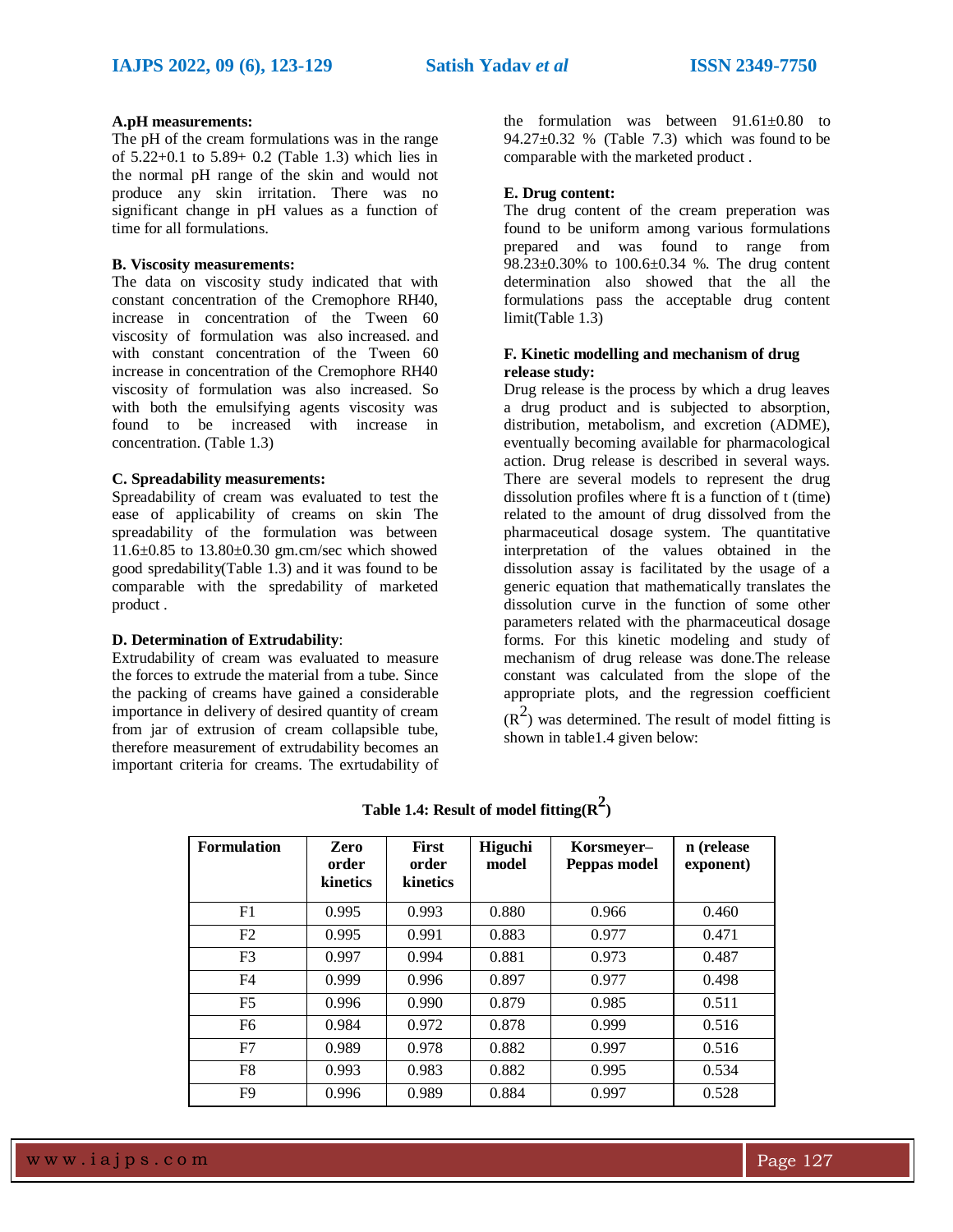From the result shown in table 1.4, the in vitro drug release of batch F1, F2, F3,F4 & F5 were best explain by zero order kinetics as a plot showed highest linearity ( $\mathbb{R}^2$ ). The in vitro drug release of batch F6, F7, F8 & F9 were best explained by korsmeyer-peppas model. In case of F1 to F4, drug was released by Non-Fickian model (because n > 0.5) as shown in table 7.4. Among all batches from F1 to F9, F4 and F6 showed highest linearity ( $\mathbb{R}^2$  $= 0.9990$ ).

### **Accelerated Stability study**:

| <b>Evaluation</b>      | Time period for sampling |                   |                   |  |  |  |
|------------------------|--------------------------|-------------------|-------------------|--|--|--|
| <i>parameters</i>      | <b>Initial</b>           | 1 month           | 2 month           |  |  |  |
| pH                     | $5.40 \pm 0.1$           | $5.39+0.1$        | $5.37 \pm 0.2$    |  |  |  |
| Viscosity $(cps*10^3)$ | $698.23 \pm 0.12$        | $697.12 \pm 0.23$ | $695.78 \pm 0.62$ |  |  |  |
| Drug content $(\% )$   | $99.34 \pm 0.21$         | $99.01 \pm 0.12$  | $99.00 \pm 0.55$  |  |  |  |
| % Drug released        | $80.21 \pm 0.12$         | $79.95 \pm 0.15$  | $78.20 \pm 0.24$  |  |  |  |

| Table1.5 Evaluation of accelerated stability study of optimized batch |  |  |  |
|-----------------------------------------------------------------------|--|--|--|
|                                                                       |  |  |  |

Short-term stability study of optimized batch was carried out for 2 months at accelerated stability conditions. All the data are mentioned in table 1.5. Stability study revealed that no any major changes taken place throughout the stability study for 2 months so we can say that formulation F12 has good stability.

### **CONCLUSION:**

Topical route of application has a great potential as an effective and safe way to administer drug for its antifungal in effect. The concentration of surfactant and permeation enhancer significantly affects the critical parameters of cream formulation like flux, cumulative amount released at 12 hours and Enhancement ratio*. In vitro* permeation study across rat epidermal membrane showed that menthol enhanced the transdermal absorption of drug from cream formulation. The topical cream formulation developed in this study holds the promise for the further *in vivo* studies and can be extrapolated for further development in treatment of fungal disease.

#### **REFERENCES:**

- 1. Agyralides, G.G., Dallas, P.P., Rekkas, D.M., 2004.Development and in vitro evaluation of furosemide transdermal formulations using experimental design techniques. Int. J. Pharm. 281, 35–43.
- 2. Asmussen, B. Transdermal therapeutic systems: actual state and future developments.

Methods Find. Exp. Clin. Pharmacol. 1991; 13: pp. 343–351

- 3. Giannakou, S.A., Dallas, P.P., Rekkas, D.M., Choulis, N.H., 1995. Development and in vitro evaluation of nitrendipine transdermal formulations using experimental design techniques. Int. J. Pharm. 125, 7–15.
- 4. Govil, S.K. Transdermal Drug Delivery Devices, In Tyle P, ed Drug delivery devices, Fundamentals and Applications, New York , Marcel Dekker, 1988 pp. 386-419.
- 5. Hadgraft, J; Williams, D.G.; Allan, g.; in Pharmaceutical Skin Penetration Enhancement Walters, K.A., Hadgraft, J. Eds.; Marcel Dekker, New York. 1993; pp. 175-197.
- 6. Hamed, E., Sakr, A., 2001. Application of multiple response optimization technique to extended release formulations design. J. Control. Rel. 73, 329–338.
- 7. Hsieh, D.S. Drug Permeation Enhancement, Marcel Dekker, New York, 1994 pp.323-343.
- 8. Kydonieus, A.F. Fundamentals of transdermal drug delivery. In: Kydonieus, A.F., Berner, B. (Eds.), Transdermal Delivery of Drugs, CRC Press, Boca Raton, FL, 1987; pp. 4–6.
- 9. Li, W., Nadig, D., Rasmussen, H.T., Patel, K., Shah, T., 2005. Sample preparation optimization for assay of active pharmaceutical ingredients in a transdermal drug delivery system using experimental designs J. Pharm. Biomed. Anal. 37, 493–498.
- 10. Shah, V.P., Elkins, J.S., Williams, R.L., 1999.